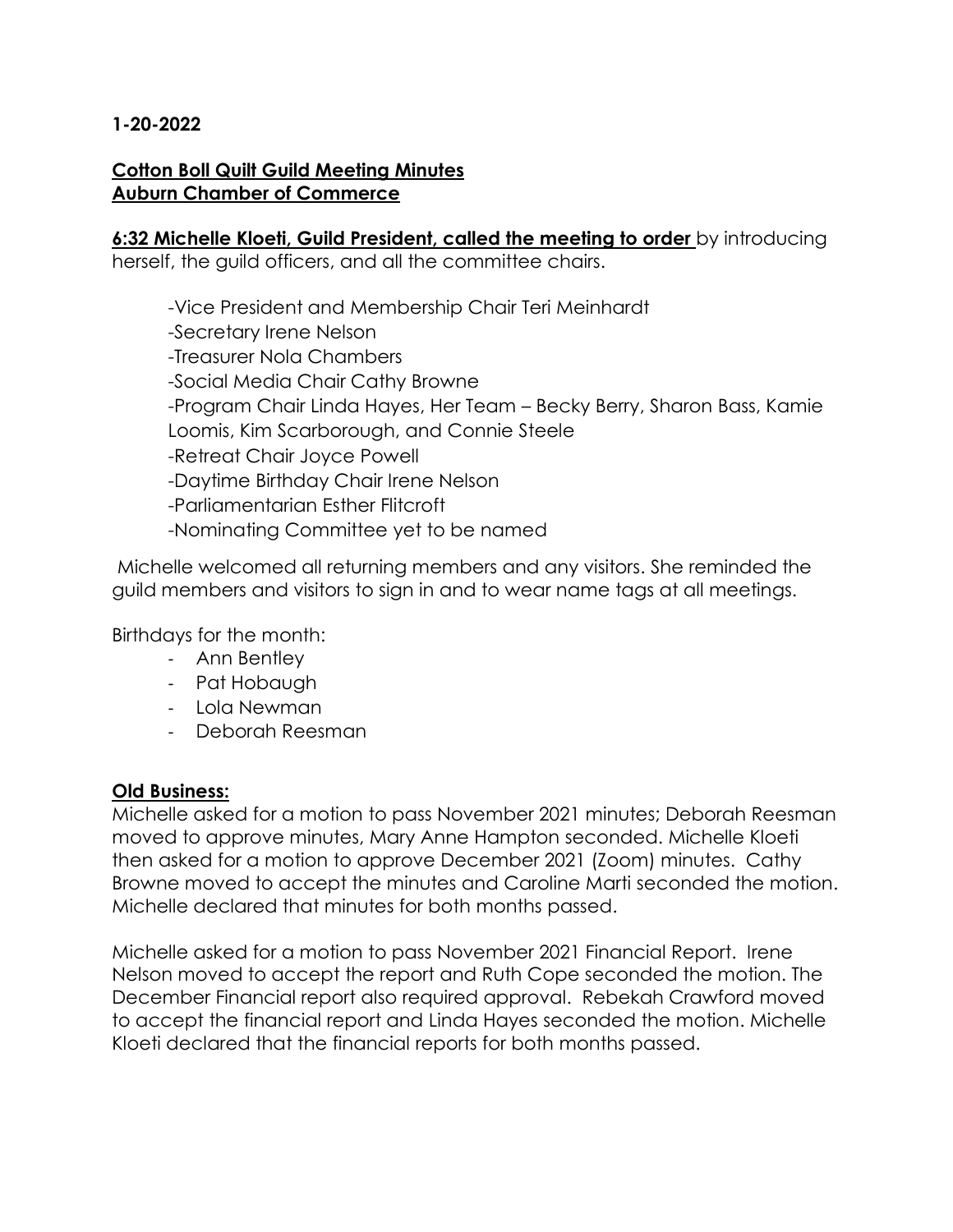Michelle Kloeti reminded guild members about comfort quilts.

 Block Packets for comfort quilts for our members can be picked up from Teri at sign in table. Feel Free to use your own stash and any 6.5x6.5 unfinished or any 12.5 x 12.5 unfinished blocks can be given to her and quilts will be made for our members as needed. A sign-up sheet is being passed around for you to sign up where you think you can help the most.

Michelle reminded members that directions and patterns for "A Quilting Life" BOM need to be downloaded from guild web site before the end of Friday. The patterns will be taken down after that out of respect for the Sherri McConnell as she has removed them from her webpage. They are available on her etsy site

### **New Business:**

Michelle approached, Pat Hobaugh, and appointed her to be our auditor with Board approval. She will have the audit to present to the guild for approval before or during the March meeting.

-The Proposed Budget for Committees and Officers was presented and approved at the Board meeting January 12th, 2022. The Proposed Budget will be presented at the February Meeting and an email vote will be sent out to all members for approval.

-Michelle reminded all members to read/review the bylaws, print the member form and fill it out and get it Nola to start your membership for the year. There were forms at Teri Meinhardt's table. Forms can also be mailed to the address on the form. Once you are a member your email will be added to the list so that you will receive the guild emails. If you are a new member you will receive a new member folder with helpful information on our web page, FB page and FB yard sale page. We are looking forward to a fun filled wonderful year! SO WELCOME to the Cotton Boll Quilt Guild!

-Members who have paid their 2022 dues by the end of February will remain on the email list. Members who pay after the end of February will be added to the email list upon receipt of dues.

-The Directory will be sent for printing in February to be handed out in March. Get your membership in early to ensure you are included in the directory.

-Retreat Sign-ups will begin after the January meeting and Nola will accept forms and payment at the February Meeting as well as forms that are mailed. The retreat will take place Thursday May 12<sup>th</sup> -Sunday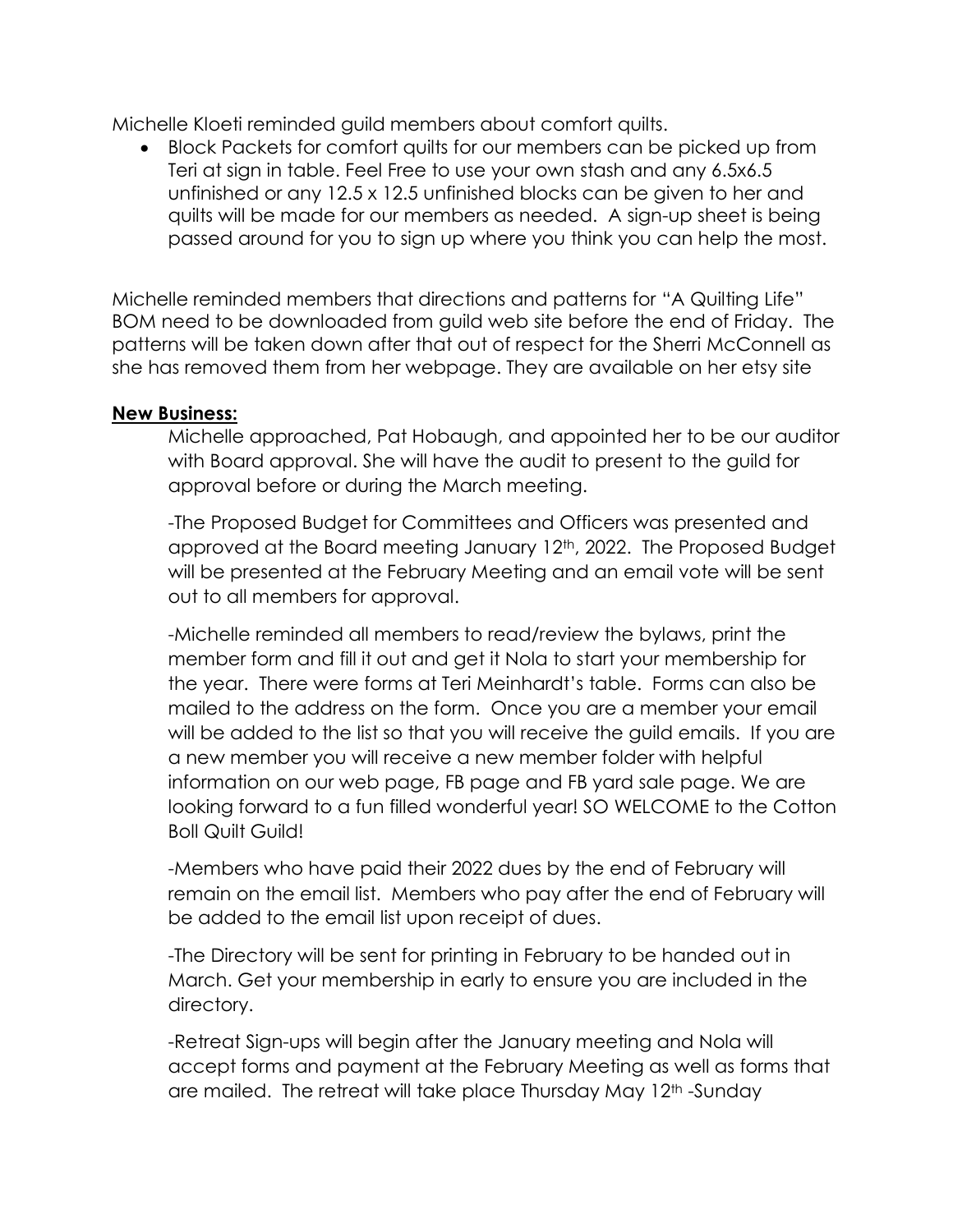May15th at Charlie Elliot Wildlife Center. The form can be found on the Cotton Boll Web site. Any Questions can be directed to Joyce Powell Retreat Chair.

-The April and August Meetings will be Virtual ONLY due to the chamber needing those date for city election purposes. In lieu of this, we will get 2 Saturdays at no extra charge for workshops.

-Joyce has agreed to open the front door of the Chamber for that to be and entrance into the meetings if you do not want to use the side door or side parking lot due to lack of lighting.

-Night Time Birthday Block will have signups with Cathy Browne now thru May. The Block instructions and kits will be due at the first dinner in June. We need a minimum number and the Max is 10 as we meet in a restaurant of the birthday girl's choice. It is hard to seat more than 10.

Michelle turned the guild meeting over to Linda Hayes, Program Chair for 2022. Linda Hayes opened by thanking Becky Berry and the committee for the spectacular job they have done for the last two years. Linda announced that this would be a **Year of Joy.**

### **Program:**

Linda Hayes presented an overview of the many programs the guild will have this year.

### **2 Challenges:**

**UFO Challenge**. Each participant will "pay" 2 fat qtrs. and provide a list of 6 different UFO's. Kim Scarborough will spearhead this challenge and will be checking to make sure the participants actually finish the projects. If the goals are not met, the participant "owes" another fat qtr. Information/Forms are available on the CBQG website.

**Mini-Quilt Swap**. This will be a "secret pal" kind of swap. Each participant will complete an interest inventory form and will create a mini quilt for another guild member based on the likes and preferences turned in. Again, information for this challenge is on the CBQG website.

**March – Make time to play**. Kim Scarborough will facilitate this. Kim said to gather your scraps and we will put them all together. Sign up will take place in February. Email will be sent out. Workshop will be on March 19 at Chamber of Commerce.